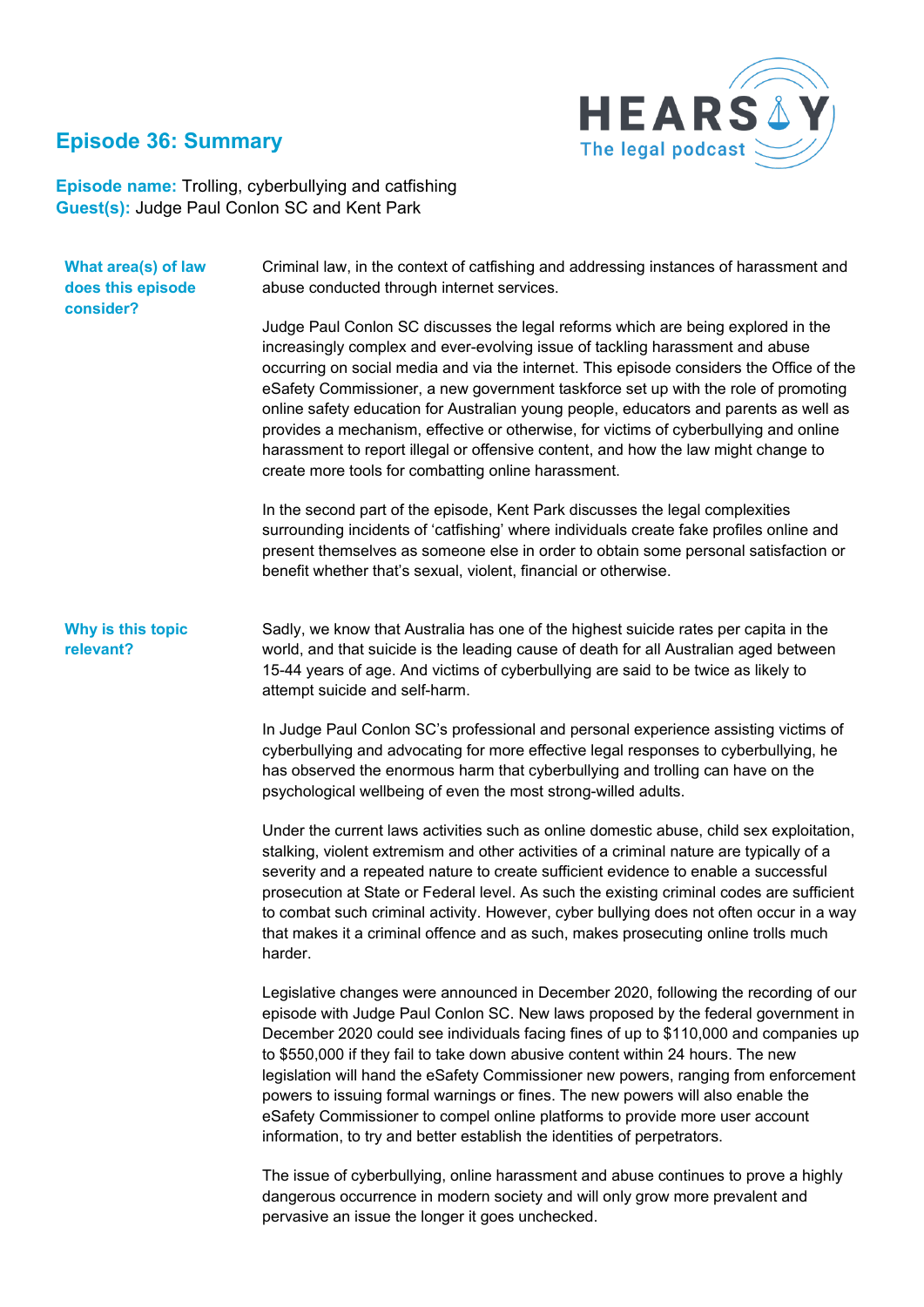Catfishing is an equally important cybercrime issue and can have similarly devastating effects just like cyberbullying. Considering our modern day reliance on the internet for everything from storing our work or keeping up with family, from making new friends to finding life partners, it's no surprise that frauds, sexual predators and vengeful individuals have used the rise of online dating sites, chat rooms and social media platforms to manipulate others. Perpetrators prey on specific people or types of people in order to gain some personal satisfaction or gain, whether sexual, violent, financial or otherwise. In 2013 the ACCC estimated that of the \$90 million Australians lost to fraud, 30% of that amount was related to catfishing, highlighting the ever increasing prominence of this issue and the lack of appropriate legal solutions for victims. Currently catfishing can only be prosecuted under section 13 of the *Crimes (Domestic and Personal Violence) Act* or section 192E of the *Crimes Act* regarding 'obtaining financial benefit by deception', meaning many instances of catfishing result in no legal consequence for the perpetrator.

*Criminal Code Act 1995* (Cth) s 474

- This section of the Commonwealth Criminal Code provides that a person can be charged with using a carriage service to menace, harass or cause offence.
- This provision could naturally be used to bring about successful prosecution to a majority of cyberbullying offences, except for the fact that the law still generally requires that there to be an intention to cause harm, making it a lot harder to prosecute instances of harassment and bullying conducted through social media.

#### *Crimes Amendment (School Protection) Act 2002* (NSW) s 60E

- Section 60E makes it an offence to assault, stalk, harass or intimidate any school or staff while attending the school.
- NSW is currently the only Australian jurisdiction to enact legislation that is specifically directed at addressing cyberbullying in schools

*Crimes (Domestic and Personal Violence) Act 2007* (NSW) s 13

- This provision relates to the offence of 'stalking or intimidation with intent to cause fear of physical or mental harm' and has a maximum penalty of 5 years imprisonment.
- The prosecution is required to prove that the perpetrator actually intended to cause fear of physical or mental harm, meaning in catfishing cases it is impossible to prove where the identity of the perpetrator is unknown.

### *Crimes Act 1900* (NSW) s 192E

- Section 192E relates to the offence of fraud where (1) a person who by any deception dishonestly (a) obtains property belonging to another, or (b) obtains any financial advantage or causes any financial disadvantage.
- In relation to catfishing, this section offers a legal avenue for those who have suffered a financial loss due to catfishing, but obviously does not cover other deleterious incidents of catfishing that do not involve money, such as abuse, or where the perpetrator seeks to gain personal gratification, personal information or sexual images from the victim.

*Criminal Code Amendment (Protecting Minors Online) Bill 2017* (Cth)

## **What legislation is considered in this episode?**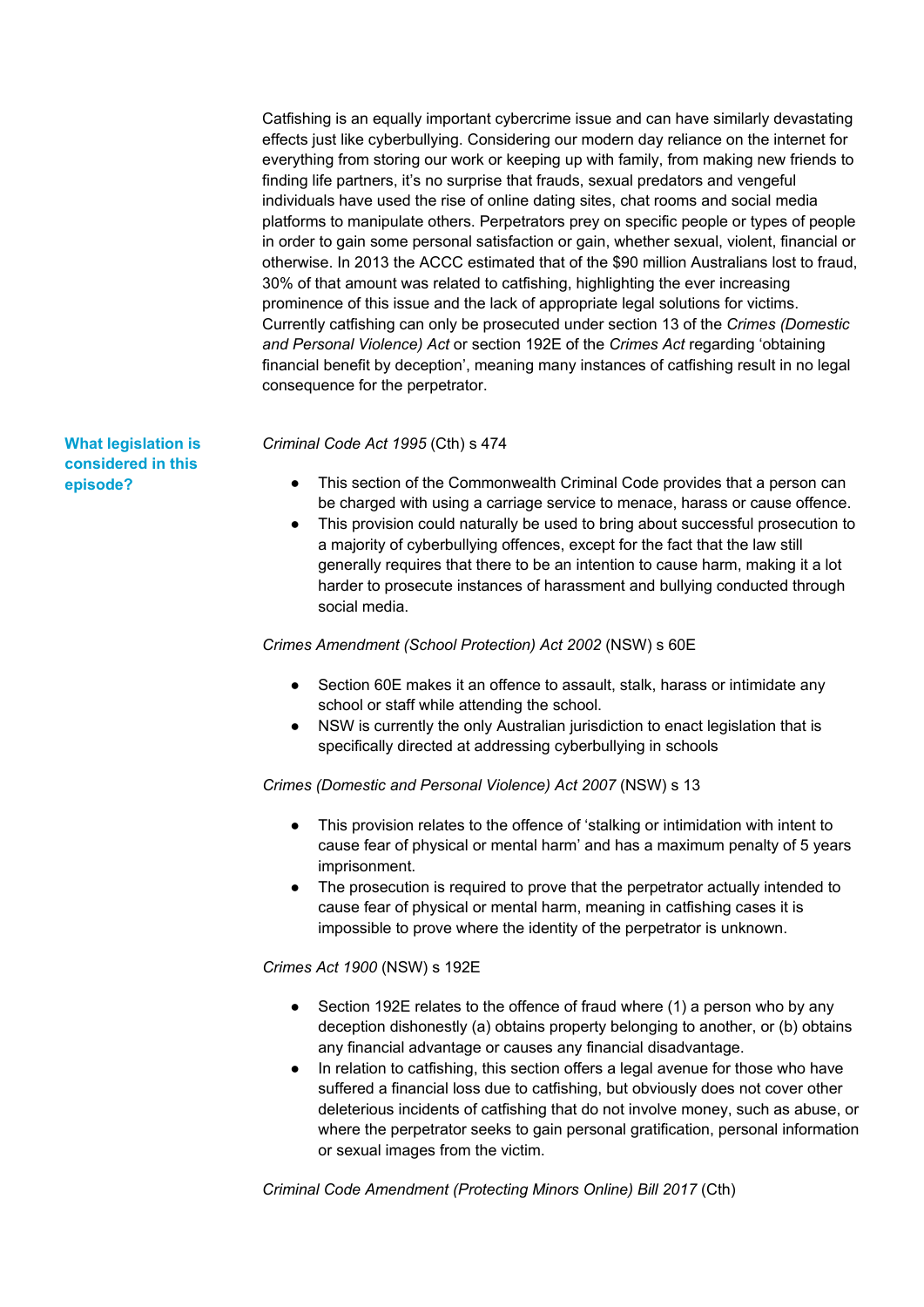- This Bill was colloquially referred to as 'Carly's law' following the tragic murder of 15-year-old Carly Ryan in 2007 by a middle-aged man who befriended her online after posing as a teenage musician. This provision makes it a crime for an adult to use a carriage service to commit an act in preparation for, or planning to, cause harm to or engage in or procure sexual activity with a minor. Importantly, this will include those who misrepresent their age.
- The offence carries a maximum of 10 years imprisonment.
- The Office of the eSafety Commissioner revealed in its 2018/2019 report that its 'Civil Penalties Scheme' which it had set up in September 2018 received 849 reports of online image-based abuse in the eight months following its commencement. In those eight months the Commissioner issued just one removal notice, three formal warnings and eight informal warnings.
	- The sheer prevalence of cyberbullying and the fact that a significant percentage of the instances of cyberbullying involve young people make regulating the activity a more difficult and complicated task.
	- While the words 'cyberbullying' and 'trolling' are sometimes used interchangeably, they are quite different. Trolling is quite often performed by a person without a clear relationship to their intended recipient. Their goal is to anger people by provoking a reaction out of them for their own entertainment. Cyberbullying, on the other hand, is more targeted and usually involves people who are familiar to each other, with the person bullying having a clear intention to cause harm to specific people repeatedly rather than a one-off incident.
	- There are generally two types of catfishing:
		- Where the perpetrator causes mental harm or stalks the victim (prosecutable under s 13 of the *Crimes (Domestic and Personal Violence) Act 2007* (NSW)); and
		- Where the perpetrator seeks to obtain property from the victim (prosecutable under s 192E of the *Crimes Act 1900* (NSW)).
	- Catfishing incidents usually occur over a period of a few months or years while the perpetrator gains the trust of the victim, often in the context of showing a romantic interest towards the victim in order to emotionally manipulate them and create a false sense of an actual relationship. Whilst many victims of catfishing feel embarrassed and other people wonder how they could have fallen for it, it's important to remember that catfish perpetrators are manipulative and insecure individuals that often prey on an individual's deepest desires and emotional needs, over an extended period, for their own satisfaction. It's important to recognise victims are just that: victims.
	- The biggest issue in regards to catfishing cases is the anonymity of the perpetrator, which can also present jurisdictional issues whether they are located overseas and have hidden their online identity using a VPN. Even in cases where catfishing has occurred and the perpetrator's identity is known, the conduct may not have a corresponding offence with which to bring a case before the courts, such as with Renae Marsden.

### **What are the main points?**